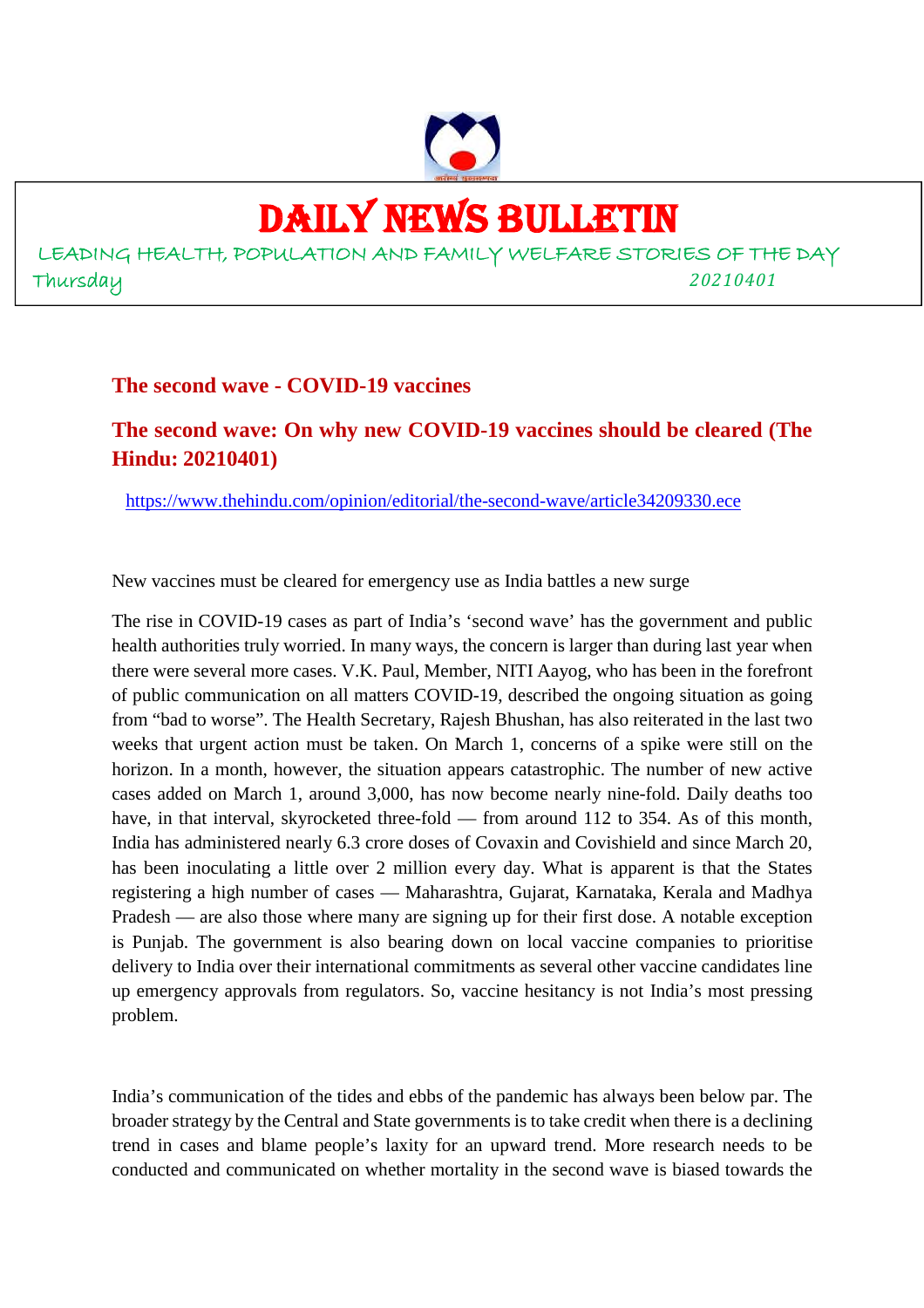group yet ineligible for vaccination, and whether reinfections are an emerging problem. It was always known, from the vaccine trial data, that the inoculations were extremely effective at addressing severe disease but less so in containing infections. This aspect needs to be amplified and communicated more clearly to encourage vaccination. It is hypocritical on the government's part to allow large religious gatherings and political melas in election-bound States and also blame normal movement for the second wave. What is needed is messaging that emphasises the realistic protective abilities from vaccination and physical distancing measures. It is also unclear why new vaccines are not being accelerated for emergency use when Covishield and Covaxin were rushed through without any local efficacy data. More vaccines and a sharpening of India's communication strategy are essential.

### **Coronavirus Wave**

### **कोरोना कनई लहर ह ुई वकराल, 24 घंटेम72,330 नए केस, 459 लोग क मौत (Hindustan: 20210401)**

https://www.livehindustan.com/national/story-coronavirus-new-cases-crossed-72-thousandmark-in-24-hours-and-459-death-3948074.html

कोरोना वायरस संक्रमण की नई लहर अब विकराल हो चुकी है। बीते 24 घंटों में देश भर में कोरोना संक्रमण के 72,330 नए केस सामने आए हैं। यही नहीं मौतों का आंकड़ा भी तेजी से बढ़ते हुए 459 पर पहुंच गया है। अब तक देश में कोरोना के कुल 1,22,21,665 केस सामने आ चुके हैं। इनमें से 1,14,74,683 लोग रिकवर हो चुके हैं। फिलहाल देशभर में 5,84,055 एक्टिव केस हैं। इस तरह से देखें तो एक्टिव केसों की संख्या में तेजी से इजाफा हो रहा है। हालांकि इस बीच वैक्सीनेशन की रफ्तार में भी इजाफा हुआ है। अब तक 6.5 करोड़ से ज्यादा लोगों को कोरोना की टीका लगाया जा चुका है।

बीते करीब छह महीनों में कोरोना का यह बड़ा आंकड़ा है। 10 अक्टूबर के बाद से केसों में लगातार गिरावट दर्ज की जा रही थी, लेकिन एक बार फिर से आंकड़ा 70 हजार के पार पहुंच गया है और यह चिंता की वजह है। देश में कोरोना से मरनो वालों की संख्या 1,62,927 पर पहुंच गई है। पिछले कुछ सप्ताह से देश भर में कोरोना केसों में लगातार तेजी का दौर देखने को मिल रहा है। खासतौर पर महाराष्ट्र में हालात चिंताजनक बने हुए हैं। देश भर में 24 घंटे में मिले 72 हजार केसों में से 39 हजार से ज्यादा मामले अकेले महाराष्ट्र में ही दर्ज किए गए हैं। कई शहरों में नाइट कर्फ्यू से लेकर अन्य तमाम पाबंदियों को लागू किए जाने के बाद भी हालात में सुधार न होना चिंताजनक है।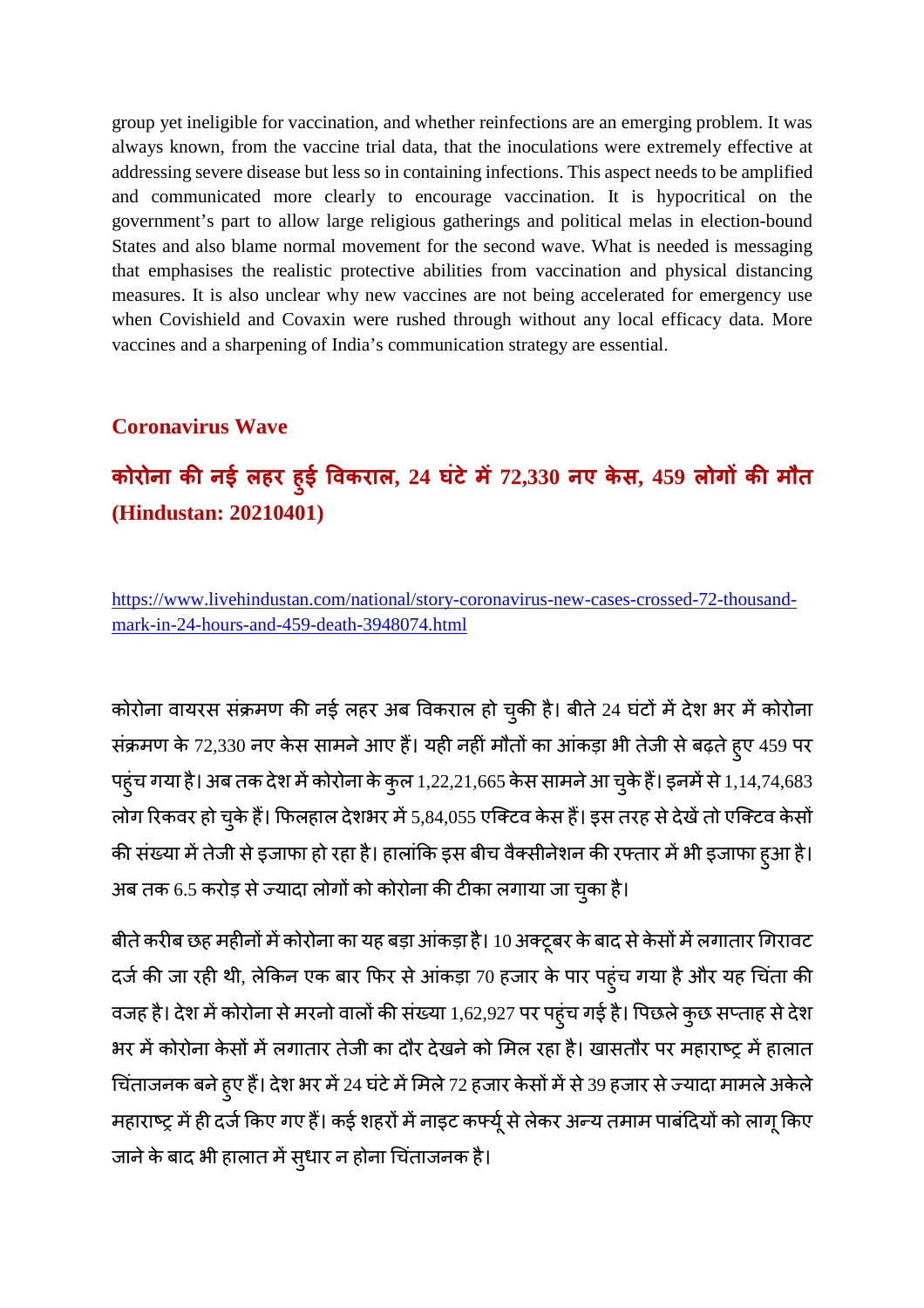महाराष्ट्र में अकेले 39 हजार से ज्यादा केस, 227 लोगों की मौत

इससे पहले बुधवार को स्वास्थ्य मंत्रालय ने महाराष्ट्र समेत 8 राज्यों को बढ़ते कोरोना केसों के चलते चिंता वजह करार दिया था। मंत्रालय के मुताबिक देश के कुल एक्टिव केसों में 84 फीसदी से ज्यादा केस 8 राज्यों में ही हैं। महाराष्ट्र में ब्धवार को कोरोना के 39,544 केस सामने आए, जबकि 227 लोगों की मौत हो गई।

दिल्ली में भी बढ़ रहा कहर, एक दिन में मिले 1,819 नए केस

राजधानी दिल्ली में भी हालात बिगड़ते दिख रहे हैं। पिछले एक दिन में दिल्ली में 1,819 कोरोना के नए केस मिले हैै**ं और 11 लोगों की मौत हुई है। फिलहाल दिल्**ली में एक्टिव केसों की संख्या 8,838 के पार पहुंच गई है। इसके अलावा उत्तर भारत में चंडीगढ़ और पंजाब में भी लगातार कोरोना का कहर बरप रहा है। इसके चलते पंजाब ने 12 राज्यों में नाइट कर्फ्यू का फैसला भी पिछले दिनों लिया था।

### **Health Care Services (Hindustan: 20210401)**

https://epaper.livehindustan.com/imageview\_737352\_83989990\_4\_1\_01-04- 2021\_0\_i\_1\_sf.html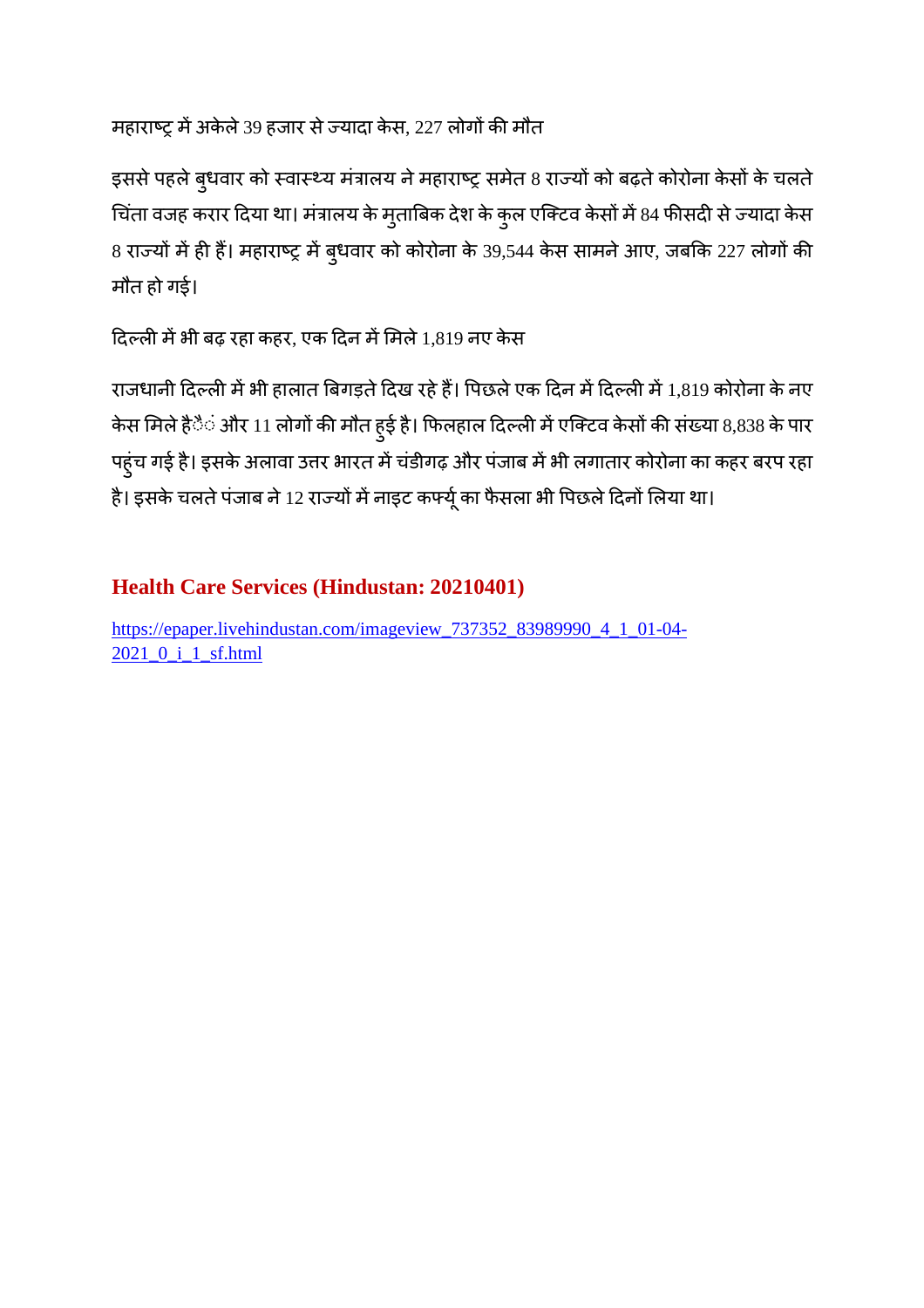### **फैसला :** मुख्यमंत्री के निर्देश पर स्वास्थ्य विभाग ने ३३ अस्पतालों के लिए जारी किया आदेश

# नमा अस के लिए 25%

नई दिल्ली | वरिष्ट संवाददाता

राजधानी में बढते संक्रमण को देखते हुए दिल्ली सरकार ने 33 निजी अस्पतालों में करीब 2.5 फीसदी बेड कोरोना मरीजों के लिए आरक्षित करने का फैसला किया है। मख्यमंत्री अरविंद केजरीवाल के निर्देश पर स्वास्थ्य विभाग ने बधवार को इससे जुड़ा आदेश जारी कर दिया।

842 सामान्य बेड़ : सरकार ने यह फैसला उस समय लिया है जब कुछ निजी अस्पतालों में कोविड मरीजों की संख्या बढ़ने से आईसीयू बेड भर गए थे। स्वास्थ्य विभाग के आदेश के बाद निजी अस्पतालों में 842 सामान्य कोविड बेड बढ़ गए हैं। इसके साथ ही अस्पतालों में सामान्य बेड की संख्या 1705 से बढ़कर 2547 तक हो गई है।

230 आईसीयू बेड बढ़ेः सरकार के फैसले के बाद 230 आईसीय बेड बढ जाएंगे। राजधानी में अब कुल कोरोना आरक्षित आईसीयू बेड की संख्या 608 से बढकर 838 हो जाएगी। कोरोना मरीजों को इससे काफी सहलियत होगी।



दिल्ली के राजीव गांधी सुपर स्पेशियलिटी अस्पताल में बुधवार को टीका लगवाता एक शख्स। • राज के राज

70 फीसदी बेड खाली: स्वास्थ्य मंत्री सत्येंद्र जैन का कहना है कि घबराने की जरूरत नहीं है। बिस्तरों की उपलब्धता के मामले में हमारी स्थिति बेहतर है। अभी हमारे पास 70 फीसदी

बेड ही आरक्षित थे। कोविड बेड खाली हैं। कुछ निजी अस्पतालों में आईसीयू बेड कम हुए थे जिसे लेकर आदेश जारी किए गए हैं। बढा संक्रमण : दिल्ली में संक्रमण की दर फिर 2.71 फीसदी तक पहुंच गई

• देशभर में 45 साल से अधिक

• राजधानी दिल्ली में 500 केंद्रों

पर सुबह नौ बजे से शाम नौ

गरूगाम : संकमितों के

लिए ५०% बेड आरक्षित

गुरुग्राम में भी सभी सरकारी व

ू<br>निजी अस्पतालों में 50 फीसदी

बेड संक्रमितों के लिए आरक्षित

रहेंगे। बुधवार को जिला उपायुक्त

ने थाटेश जारी किए। थभी तक

निजी अस्पतालों में सिर्फ 5%

बजे तक टीकाकरण होगा

से टीका लगाया जाएगा

उम्र के सभी लोगों को गुरुवार



बजे बंद होंगे, दो शहरों में रात्रि कफ्यू

▶आज से टीका फेज 02

### **Huge increase of 72,330 in India's Covid-19 daily tally**

**Huge increase of 72,330 in India's Covid-19 daily tally; 459 deaths in 24 hours (Hindustan Times: 20210401)**

https://www.hindustantimes.com/india-news/huge-increase-of-72-330-in-india-s-covid-19 daily-tally-459-deaths-in-24-hours-101617248421599.html

The cumulative number of Covid-19 vaccine doses administered in the country surpassed 6.43 crore on Wednesday.

India recorded a huge spike of 72,330 new cases of the coronavirus disease (Covid-19) in the last 24 hours which took the nationwide tally to 12,221,665, Union health ministry data showed on Thursday morning.

The infection also cost the lives of 459 people in the said timeframe - up from 354 on Wednesday - which pushed the death toll to 1,62,927, the health ministry data showed.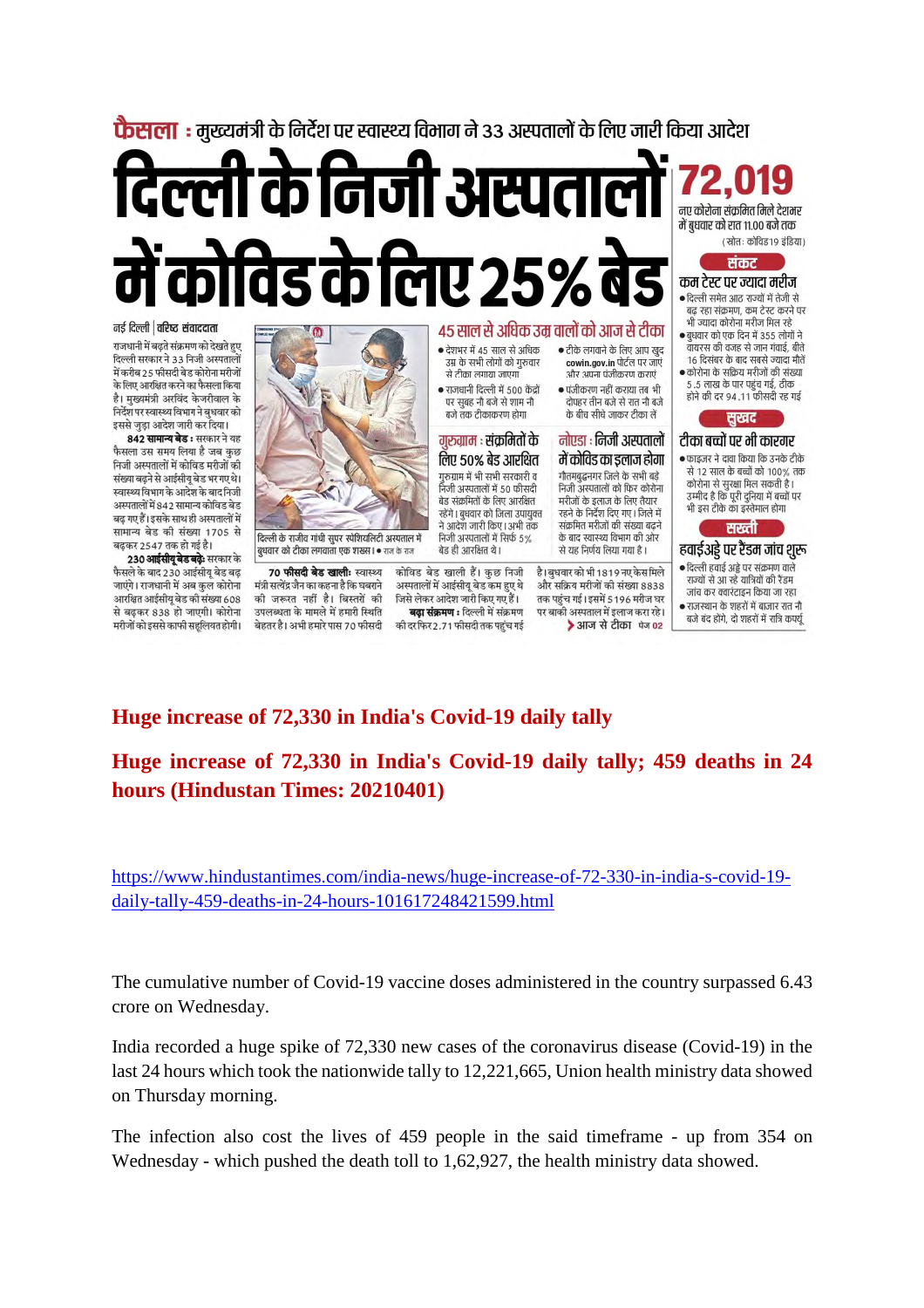The number of active cases stood at 5,84,055, after a jump of 31,489 in the last 24 hours.

The Indian Council of Medical Research (ICMR) said that a total of 24,47,98,621 samples have been tested for Covid-19 up to March 31. Of these, 11,25,681 samples were tested on Wednesday, it added.

Over the past few weeks, India has been recording a spike in the number of Covid-19 cases, which has been termed as the second wave of infection by the experts. Last week, the number of daily cases were close to 60,000, concerning the government.

Though the number fell slightly this week - due to low testing during the festival of Holi - the Centre said that the situation is turning from bad to worse.

The health ministry on Wednesday said that eight states accounted for 84.73 per cent of the Covid-19 cases registered in the country. Maharashtra continues to report the highest number of daily cases, it added.

Maharashtra reported 39,544 new Covid-19 cases, 23,600 discharges and 227 deaths in a 24 hour period, according to the state health department data on Wednesday evening.

According to the Delhi health department, the national capital reported 1,819 new coronavirus cases, 399 recoveries and 11 deaths. There are 8,838 active cases in Delhi.

Punjab and union territory of Chandigarh are the other badly-hit regions. Union health secretary Rajesh Bhushan chaired a high-level meeting on Wednesday along with NITI Aayog Member (Health) Dr VK Paul, to review the status of Covid-19 in these two places and the public health measures taken for surveillance, containment and management of the disease by the health authorities.

They asked Punjab government and Chandigarh administration to effectively implement the test-track-treat strategy against Covid-19, escalate testing till the positivity comes down below 5 per cent and ensure priority vaccination of eligible population groups in districts reporting high number of cases.

Meanwhile, the cumulative number of Covid-19 vaccine doses administered in the country surpassed 6.5 crore on Wednesday, the 75th day of nationwide Covid-19 vaccination drive, health ministry data showed today.

### **The second wave - COVID-19 vaccines**

**The second wave: On why new COVID-19 vaccines should be cleared (The Hindu: 20210401)**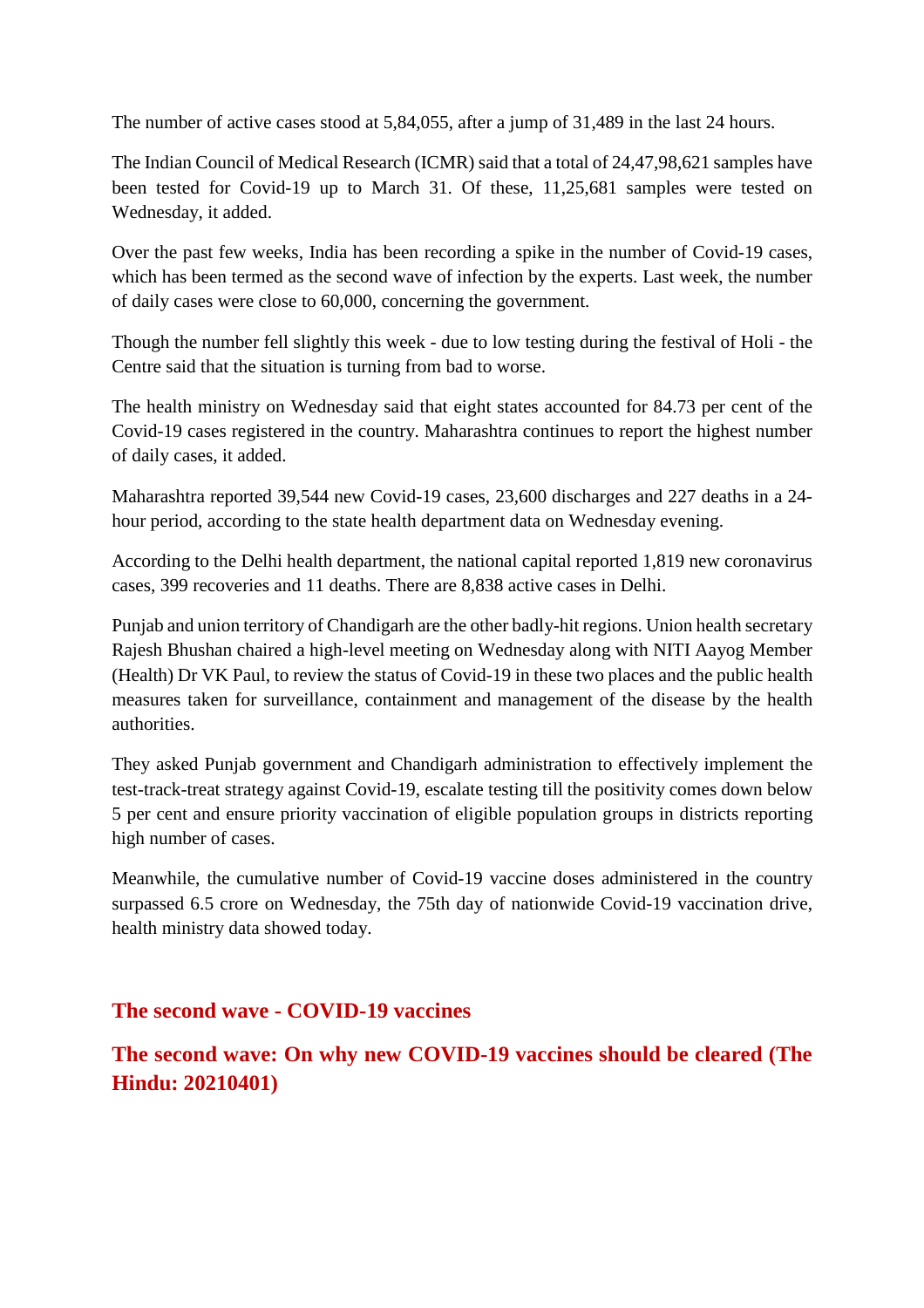https://www.thehindu.com/opinion/editorial/the-secondwave/article34209330.ece?homepage=true

New vaccines must be cleared for emergency use as India battles a new surge

The rise in COVID-19 cases as part of India's 'second wave' has the government and public health authorities truly worried. In many ways, the concern is larger than during last year when there were several more cases. V.K. Paul, Member, NITI Aayog, who has been in the forefront of public communication on all matters COVID-19, described the ongoing situation as going from "bad to worse". The Health Secretary, Rajesh Bhushan, has also reiterated in the last two weeks that urgent action must be taken. On March 1, concerns of a spike were still on the horizon. In a month, however, the situation appears catastrophic. The number of new active cases added on March 1, around 3,000, has now become nearly nine-fold. Daily deaths too have, in that interval, skyrocketed three-fold — from around 112 to 354. As of this month, India has administered nearly 6.3 crore doses of Covaxin and Covishield and since March 20, has been inoculating a little over 2 million every day. What is apparent is that the States registering a high number of cases — Maharashtra, Gujarat, Karnataka, Kerala and Madhya Pradesh — are also those where many are signing up for their first dose. A notable exception is Punjab. The government is also bearing down on local vaccine companies to prioritise delivery to India over their international commitments as several other vaccine candidates line up emergency approvals from regulators. So, vaccine hesitancy is not India's most pressing problem.

India's communication of the tides and ebbs of the pandemic has always been below par. The broader strategy by the Central and State governments is to take credit when there is a declining trend in cases and blame people's laxity for an upward trend. More research needs to be conducted and communicated on whether mortality in the second wave is biased towards the group yet ineligible for vaccination, and whether reinfections are an emerging problem. It was always known, from the vaccine trial data, that the inoculations were extremely effective at addressing severe disease but less so in containing infections. This aspect needs to be amplified and communicated more clearly to encourage vaccination. It is hypocritical on the government's part to allow large religious gatherings and political melas in election-bound States and also blame normal movement for the second wave. What is needed is messaging that emphasises the realistic protective abilities from vaccination and physical distancing measures. It is also unclear why new vaccines are not being accelerated for emergency use when Covishield and Covaxin were rushed through without any local efficacy data. More vaccines and a sharpening of India's communication strategy are essential.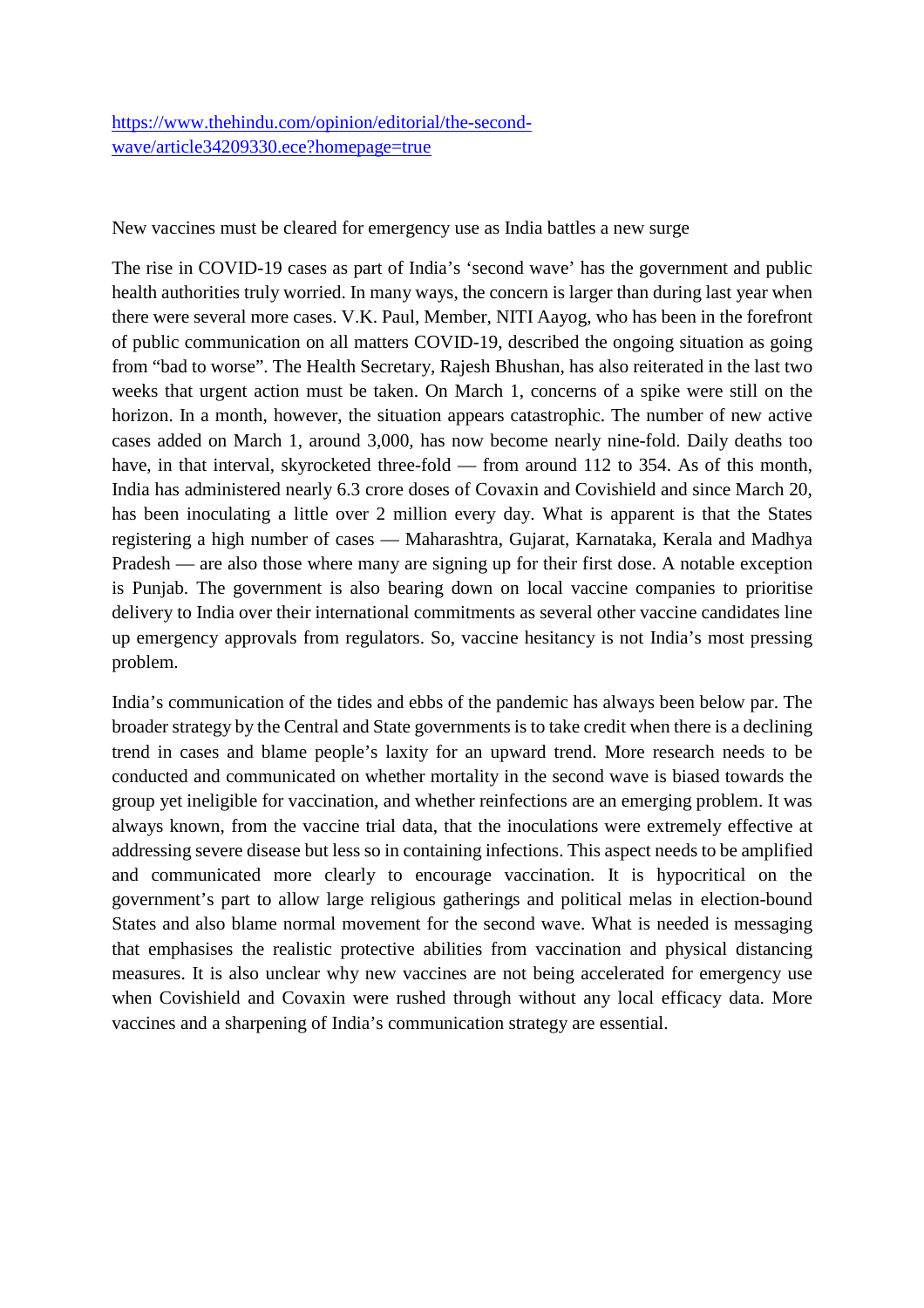### **Vaccination**

**कोरोना: गांवमटीकाकरण कमुिकल राह, ामीण इलाकमवैसीनेशन पर देना होगा जोर (Dainik Jagran: 20210401)**

https://www.jagran.com/news/opinion-coronavirus-vaccination-difficult-path-of-vaccinationin-villages-to-be-emphasized-in-rural-areas-jagran-special-21515905.html

आज से देशभर में कोरोना टीकाकरण कार्यक्रम का विस्तार किया जा रहा है। अब 45 वर्ष की उम्र से अधिक के सभी लोगों को टीका लगाया जाएगा। सबसे बड़ी चुनौती देश के ग्रामीण दूरदराज क्षेत्रों में टीकाकरण की है जिसका तोड़ निकालने के लिए कोई कसर नहीं छोड़ी जानी चाहिए।

लालजी जायसवाल। भारत में कोरोना वायरस की दूसरी लहर शुरू हो गई है। वैसे इसमें एक बड़ी राहत की बात यह भी है कि अभी तक कुछ ही राज्यों में इस दूसरी लहर के संकेत मिले हैं। शोधकर्ताओं ने अलग-अलग अध्ययनों में पाया है कि दुनिया के अधिकांश देशों में कोरोना वायरस की दूसरी लहर, पहली से ज्यादा खतरनाक साबित हुई है, लेकिन हमारे देश में टीकाकरण के कार्यो में तेजी निश्चित रूप से इस संबंध में बड़ी राहत देने वाली खबर है। ऐसे में केंद्र सरकार ने निर्णय लिया है कि आज यानी एक अप्रैल से देश में 45 साल से ज्यादा उम्र के सभी नागरिक आज से कोरोना रोधी टीका लगवा सकेंगे।

दरअसल अब तक 45 से 60 वर्ष तक के केवल उन लोगों को ही टीकाकरण अभियान में शामिल किया गया था जो कुछ निर्दिष्ट बीमारियों से ग्रस्त थे। सरकारी आंकड़ों के अनुसार मार्च के आखिर तक 4.83 करोड़ लोगों को वैक्सीन लग चुकी है। अच्छी बात यह भी है कि इनमें से लगभग 80 लाख लोगों को इस वैक्सीन का दूसरा डोज भी दिया जा चुका है।

टीकाकरण कार्य में तेजी को देखते हुए सरकार को उम्मीद है कि अगस्त तक लगभग 30 करोड़ लोगों को टीका लग जाएगा। उल्लेखनीय है कि दो साल के भीतर देश की समग्र आबादी लगभग 1.3 अरब लोगों को टीका लगाने का लक्ष्य रखा गया है। इसके लिए रोजाना करीब 30 लाख लोगों का टीकाकरण किया जाएगा।

अगर कोरोना वायरस की चपेट में आकर प्रतिरोधक क्षमता हासिल कर चुके लोगों को टीके के दायरे से बाहर रखा जाए तो संभावित आंकड़ा थोड़ा कम हो सकता है। लेकिन यहां सबसे बड़ा सवाल यह है कि दो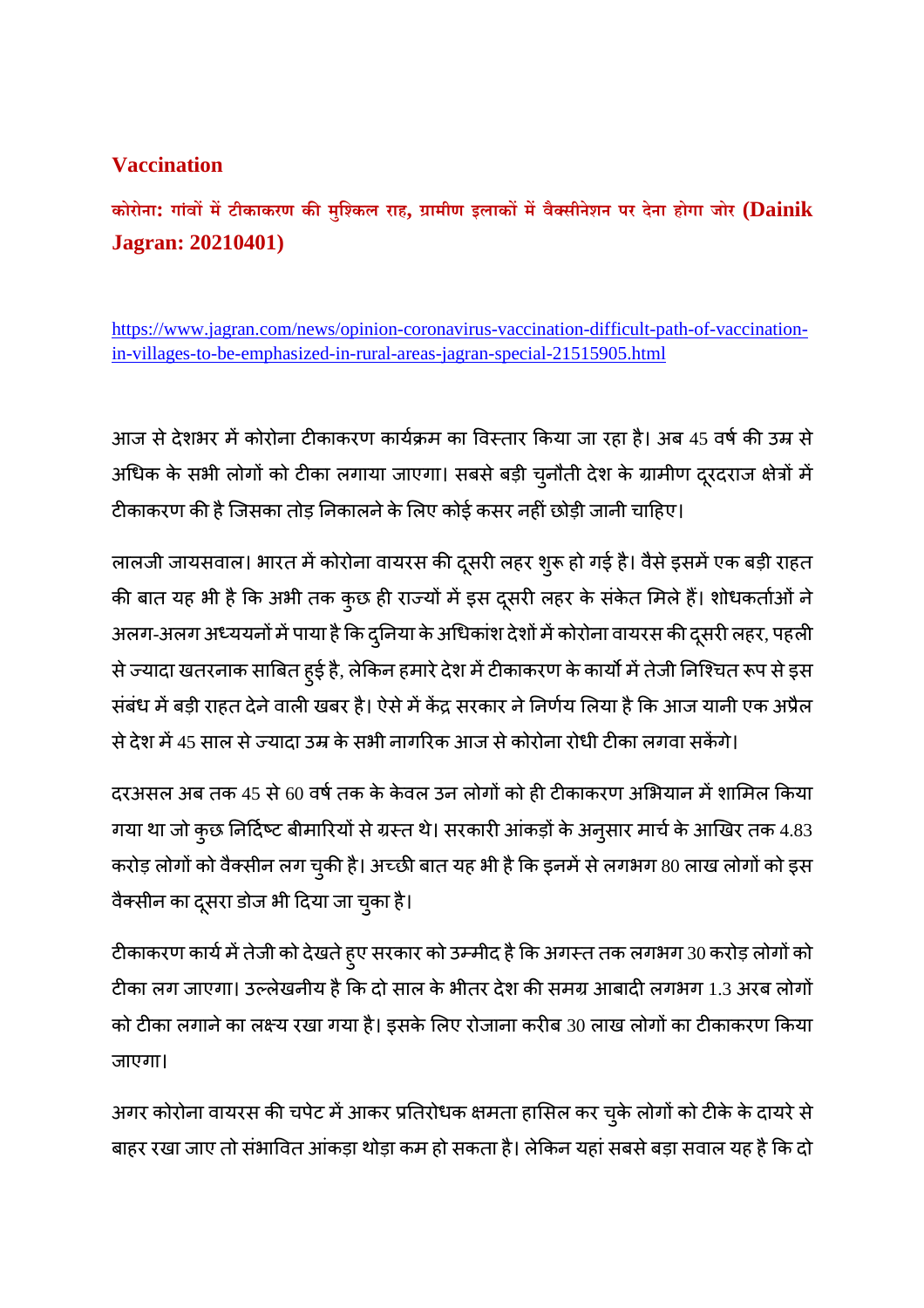साल के इस लक्ष्य की पूïत करना क्या आसान है? निश्चित ही यह दो साल का महा मैराथन कठिन है और इस कठिनाई का कारण ग्रामीण और पिछड़े व दूरदराज के इलाकों में टीकाकरण सफल बनाने की है। सर्वविदित है कि ग्रामीण और शहरी जिलों में टीकाकरण का अंतर जितना कम होगा, रोजाना के बढ़ते मामलों से निपटने में राज्य सरकारों को उतनी ही मदद मिलेगी। यानी ग्रामीण इलाकों में टीकाकरण पर उतना ही जोर देना होगा, जितना शहरी इलाकों में। वास्तव में तभी ग्रामीण इलाकों को कोरोना वायरस के संक्रमण से बचाया जा सकेगा।

### पिछड़े जिलों में सर्वाधिक समस्या

पिछले साल नीति आयोग ने देश के पिछड़ेपन की तस्वीर पेश करते हुए सबसे पिछड़े सौ जिलों की एक सूची जारी की थी। इन जिलों के पिछड़ेपन की कोई एक वजह नहीं है, इसके अनेक कारण हैं। जैसे ये दूरदराज के इलाकों में स्थित हैं, रोड और रेलवे कनेक्टिविटी खराब है। इन पिछड़े जिलों में या तो अक्सर सूखा पड़ता है या फिर उन्हें बाढ़ का प्रकोप डोलना पड़ता है। इन इलाकों में अनुसूचित जाति, अनुसूचित जनजाति और अल्पसंख्यकों की आबादी भी अधिक है। ऐसी स्थिति में ग्रामीण एवं आदिवासी क्षेत्रों में चुनौती और बढ़ जाती है। ऐसे क्षेत्रों के प्राथमिक स्वास्थ्य केंद्रों में या तो कर्मचारी नदारद हैं या फिर उनकी संख्या बहुत कम है। ऐसे में टीकाकरण को सुचारु तरीके से संपन्न कराने में जरूरत से ज्यादा संघर्ष करना होगा।

विश्व स्वास्थ्य संगठन के आंकड़ों के मुताबिक भारत के लगभग 20 लाख स्वास्थ्यक1मयों में से 60 फीसद शहरी क्षेत्रों में मौजूद हैं। मालूम हो कि वर्तमान में भारत में लगभग 6.28 लाख गांव हैं और देश की करीब 60 फीसद आबादी ग्रामीण क्षेत्रों में रहती है। इसका मतलब है कि सरकारों को न केवल मौजूदा स्वास्थ्य नेटवर्क को सक्रिय करना होगा, बल्कि कम समय में लाखों नए लोगों को प्रशिक्षित कर, इसका दायरा बढ़ाना होगा। ग्रामीण स्वास्थ्य देखभाल में लगे करीब 24 लाख आंगनवाड़ी कार्यकर्ता इसमें मददगार हो सकते हैं। चूंकि उनका अनुभव मुख्यत: बच्चों के लिए टीकाकरण कार्यक्रम चलाने का ही है, लिहाजा इस टीकाकरण अभियान को सफल बनाने के लिए उनको भी प्रशिक्षित करने की दरकार होगी। एक बड़ा सवाल यह भी है कि आंगनवाड़ी कार्यकर्ता क्या इस काम के लिए काफी होंगे?

इस संदर्भ में एक तथ्य यह भी है कि स्वास्थ्य मंत्रलय ने जुलाई 2021 तक करीब 25 करोड़ लोगों के लिए 50 करोड़ टीका खुराक मिलने की उम्मीद जताई है। अत: इस लक्ष्य को सही तरीके से प्राप्त करने के लिए अस्थायी स्वास्थ्य कार्यकर्ताओं या आंगनवाड़ी कामयों के प्रशिक्षण हेतु क्रैश कोर्स भी चलाया जा सकता है। इससे त्वरित रूप से प्रशिक्षित स्वास्थ्यकर्मी तैयार हो सकेंगे। टीके की बर्बादी भी हमारे लिए एक चिंता का कारण बन रही है। स्वास्थ्य मंत्रलय ने राज्यों को टीके के भंडारण के लिए निर्देश जारी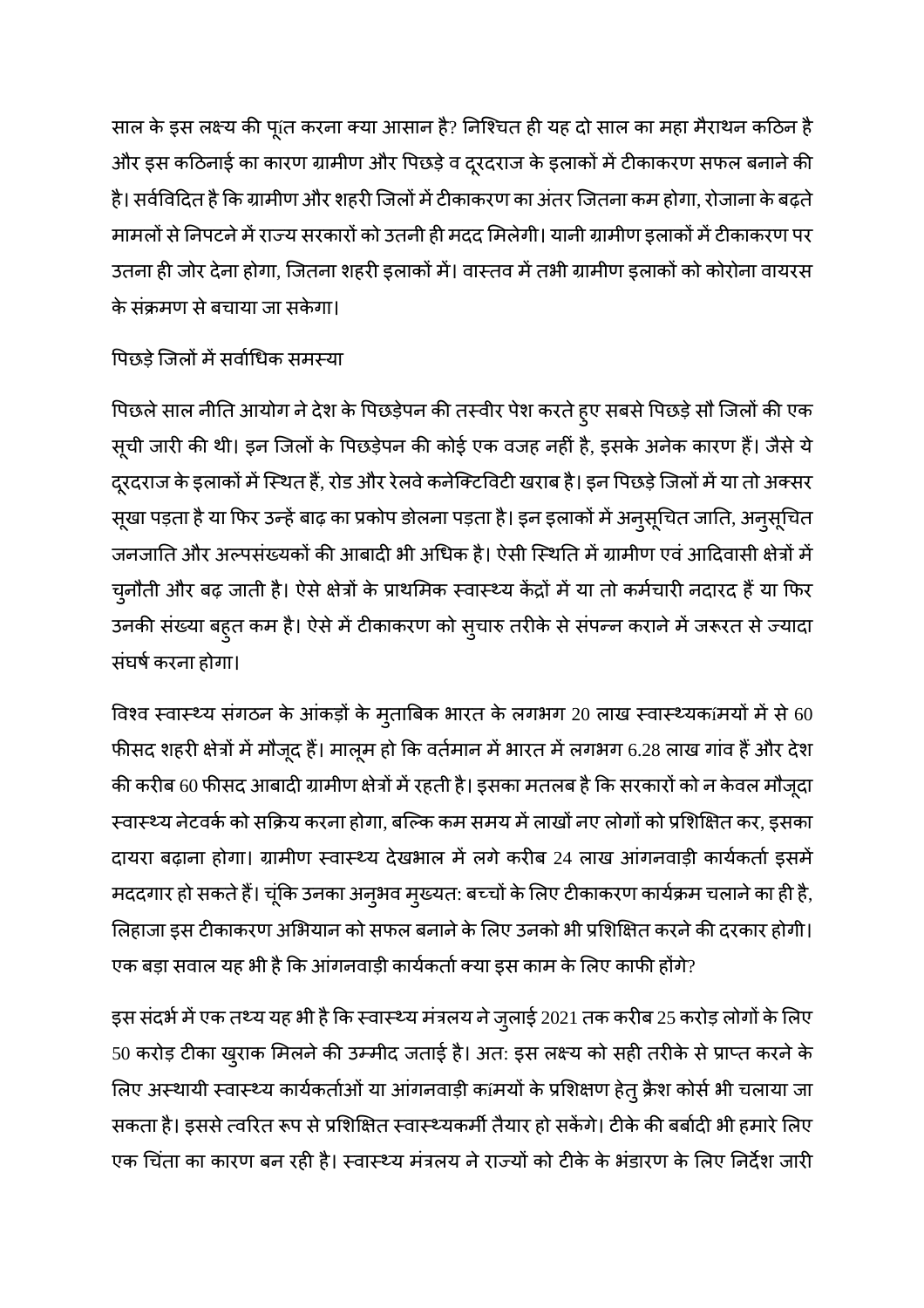किया था कि टीकों को दो से आठ डिग्री सेल्सियस तापमान के बीच रखना जरूरी होगा। इसका सही अनुपालन न होना भी टीका बर्बादी का कारण बन रहा है।

### टीके का हो पूर्णतया सद्पयोग

केंद्र सरकार ने पिछले दिनों कहा था कि चार राज्यों में वैक्सीन की बर्बादी इसके राष्ट्रीय औसत से अधिक है। इन चार राज्यों- तेलंगाना, आंध्र प्रदेश, उत्तर प्रदेश और कर्नाटक में टीके की खुराक की बर्बादी राष्ट्रीय औसत 6.5 प्रतिशत से काफी अधिक है। ऐसे में इन राज्यों को अपने स्तर पर सोचना होगा कि कोविड रोधी टीके अमूल्य हैं और ये लोगों की सेहत की बेहतरी के लिए हैं। अत: इसकी बर्बादी को कैसे रोकते हुए किफायती तरीके से इसका इस्तेमाल किया जा सकता है? सरकारी आकलन के मुताबिक तेलंगाना में 17.6 प्रतिशत तथा आंध्र प्रदेश में 11.6 प्रतिशत टीका बर्बाद हुआ है। टीका बर्बादी की प्रमुख वजह मनमाना रवैया, प्रशिक्षण का अभाव और उदासीनता ही रही है। लिहाजा राज्यों को कम समय में स्वास्थ्यकामयों को प्रशिक्षण और प्रभावी शीतगृह नेटवर्क बनाना होगा। सुदूर इलाकों में टीका पहुंचाने के लिए प्रशीतित डिलीवरी वैन का इंतजाम करना होगा, अन्यथा टीका बर्बाद होना जारी रहेगा और इन इलाकों में टीकाकरण कठिन हो सकता है।

### **Vaccines (Hindustan: 20210401)**

https://epaper.livehindustan.com/imageview\_737353\_84140546\_4\_1\_01-04- 2021 2 i 1 sf.html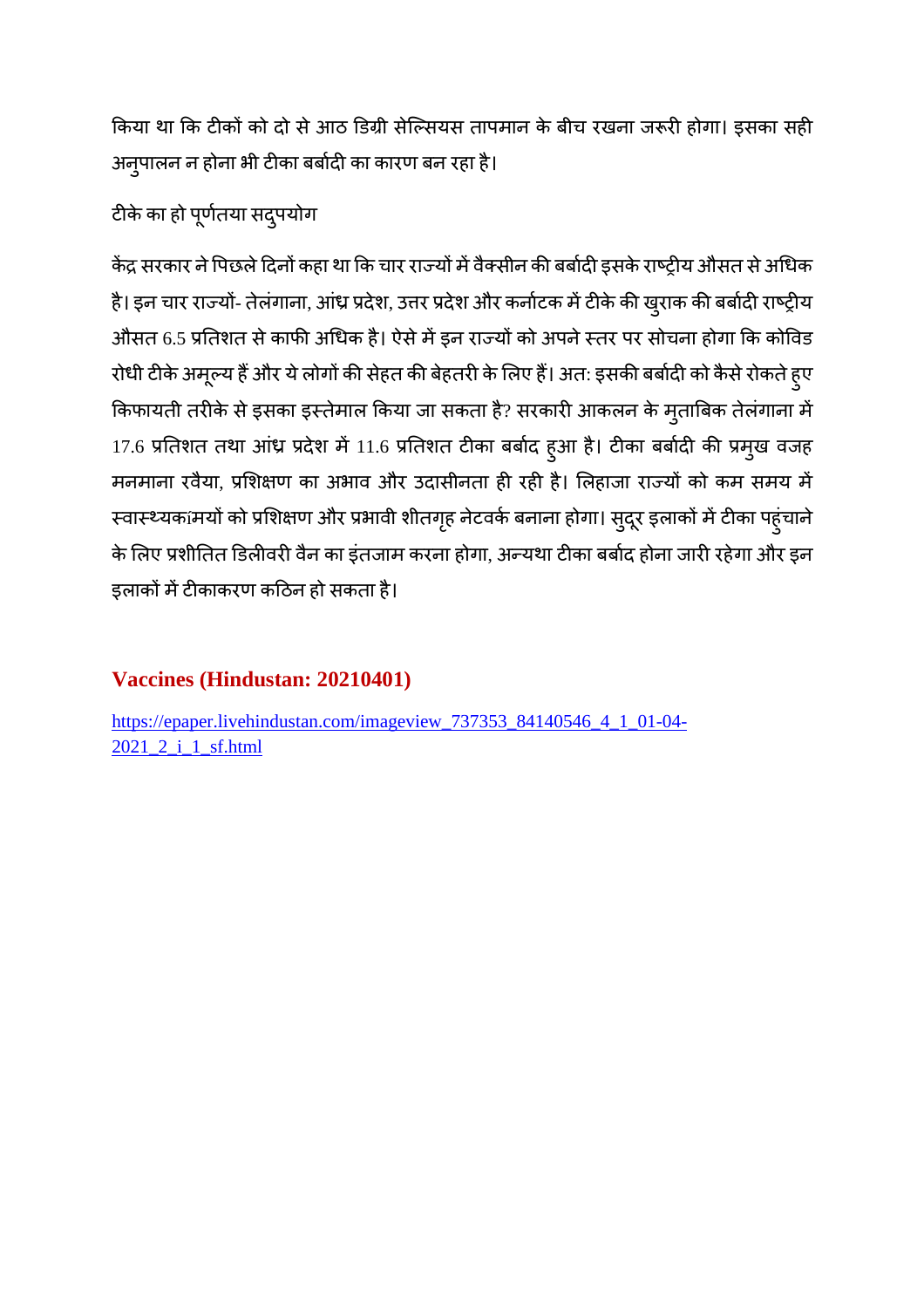स्वास्थ्य मंत्री सत्येंद्र जैन ने कहा- 500 से अधिक बुथ पर लगेगी वैक्सीन, दिल्ली में कोविड टीके की कोई कमी नहीं है

45 वर्ष से अधिक उम्र वालों को आज से टीका ७७ दिन बाद दस से अधिक साल से अधिक उम्र वाले लाख 98 हजार लोग टीका



#### नई दिल्ली | वरिष्ट संवाददाता

राजधानी में बढ़ते कोरोना मामलों के बीच अच्छी खबर है। गुरुवार से दिल्ली में 45 साल से अधिक उम्र वाले सभी लोगों की कोविड टीका लगाने का काम .<br>शुरू हो रहा है। अब उसमें बीमारी होने की शर्त को हटा लिया गया है। दिल्ली में करीब 65 लाख से अधिक की आबादी 45 साल से अधिक की है. जिसमें 20 लाख से अधिक साठ से अधिक उम्र वाले बज़र्ग शामिल हैं।

स्वास्थ्य मंत्री सत्येंद्र जैन ने कहा कि हम चाहते हैं कि ज्यादा से ज्यादा लोगों को कोविड की टीका लगे। गुरुवार से दिल्ली में 45 साल से अधिक उम्र वालों का टीका लगेगा। कुल 500 वैक्सीनेशन बूथ पर टीका लगाने का काम सुबह 9 बजे से रात 9 बजे तक 12 घंटे तक चलेगा। उन्होंने कहा कि अगर कोई नौकरीपेशा है तो भी वह शाम को ऑफिस टाइम के बाद भी जाकर टीका लगवा सकता है।



राजीव गांधी सुपर स्पेशियलिटी अस्पताल में बुघवार को टीकाकरण के लिए अपनी बारी का इंतजार करते लोग। • राज के राज

सीधे पंजीकरण करवा सकेंगे : जैन ने बताया कि अगर किसी ने पंजीकरण नहीं कराया है तो वह दोपहर 3 बजे से रात 9 बजे के दौरान सीधे जाकर अपना पंजीकरण कराने के साथ टीका लगवा सकते हैं। नए वैक्सीनेशन बूथ बनाने पर जैन ने बताया कि सभी बड़े अस्पताल

डिस्पेंसरी में कोविड टीका लगाया जा से अधिक लोग अभी तक कोविड का रहा है। कोविड टीका डोज पर उन्होंने कहा कि हमारे पास पर्याप्त संख्या में डोज है। इस बार बडी संख्या में लोग हैं तो हम उसकी व्यवस्था भी कर लेंगे। 12 लाख लोग लगवा चुके वैक्सीन

: दिल्ली में 30 मार्च तक 11.98 लाख

टीका लगवा चुके हैं। अभी तक दिल्ली जनगरान्ता कुल्ला जनगरान्तरता<br>में 4.04 लाख बुजुर्गों, 73 हजार से<br>अधिक बीमार लोगों को कोविड का टीका लगाया चुका है। इसके अलावा स्वास्थ्यकर्मियों, फ्रंटलाइन कर्मचारियों को टीका लगाया जा रहा है।

नई दिल्ली | वरिष्ट संवाददाता

मौत, १८१९ नए केस मिले

दिल्ली में तेजी से बढ़ रहे कोरोना के मामलों के साथ मौत के आंकड़े भी बढ़ने लगे हैं। बधवार को दिल्ली में 11 कोरोना पीडितों की मौत हो गई। बधवार को 77 दिन बाद मौत का आंकड़ा 10 से अधिक रहा। इससे पहले 13 जनवरी को दिल्ली में कोरोना से 11 मरीजों ने दम तोडा था।

दिल्ली के स्वास्थ्य विभाग के अनुसार बुधवार को दिल्ली में कोरोना .<br>के 1819 नए मामले सामने आए। वहीं 399 मरीजों को छुट्टी दी गई, जबकि 11 मरीजों ने कोरोना के कारण दम तोड़ दिया। दिल्ली में अभी तक 662430 मरीज कोरोना संक्रमित हो .<br>चुके हैं, जबकि 642565 मरीज .<br>कोरोना से ठीक हो गए।

दिल्ली में कोरोना के कारण अभी तक 11027 मरीज दम तोड़ चुके हैं। दिल्ली में कोरोना से मृत्युदर घटकर

#### बीते पांच दिन का हाल मरीज दिन 31 मार्च 1819 30 मार्च 992 29 मार्च  $190A$ 1881 28 मार्च 27 मार्च 1558

1.66 हो गई हैं। विभाग के अनसार दिल्ली में कोरोना के 8838 सक्रिय मरीज हैं। इनमें से दिल्ली के विभिन्न अस्पतालों में 1799 मरीज भर्ती हैं। वहीं कोविड केयर सेंटर में 24 मरीज भर्ती हैं। होम आइसोलेशन में भर्ती मरीजों की संख्या बढ़कर 5196 हो गई है।

दिल्ली में कोरोना की जांच के लिए मंगलवार को 67070 टेस्ट हुए जिसमें 2.71 फीसदी मरीज कोरोना संक्रमित पाए गए। इनमें आरटीपीसीआर से 36808 और रैपिड एंटीजन से 30262 टेस्ट हुए।

### **Food and Nutrition**

### **गमय महाई लड ेशर को कंोल करनेके लए ज र खाएंयेपांच फल (Hindustan: 20210401)**

https://www.livehindustan.com/lifestyle/story-how-to-control-high-blood-pressure-high-eatthese-five-fruits-in-summer-to-control-high-blood-pressure-3945849.html

हाई ब्लड प्रेशर एक ऐसी समस्या है, जो गर्मियों के दिनों में सबसे ज्यादा परेशान करती है। जो लोग इस समस्या से गुजर रहे हैं उनके लिए गर्मियों में इस समस्या को कंट्रोल करना बहुत ही मुश्किल होता है। नियमित जीवनशैली और खानपान पर ध्यान रखकर इस बीमारी को काफी हद तक कंट्रोल किया जा सकता है। आज हम आपको बता रहे हैं, उन फलों के बारे में जिनके सेवन से हाई ब्लड प्रेशर को कंट्रोल कया जा सकता ह।

तरबूज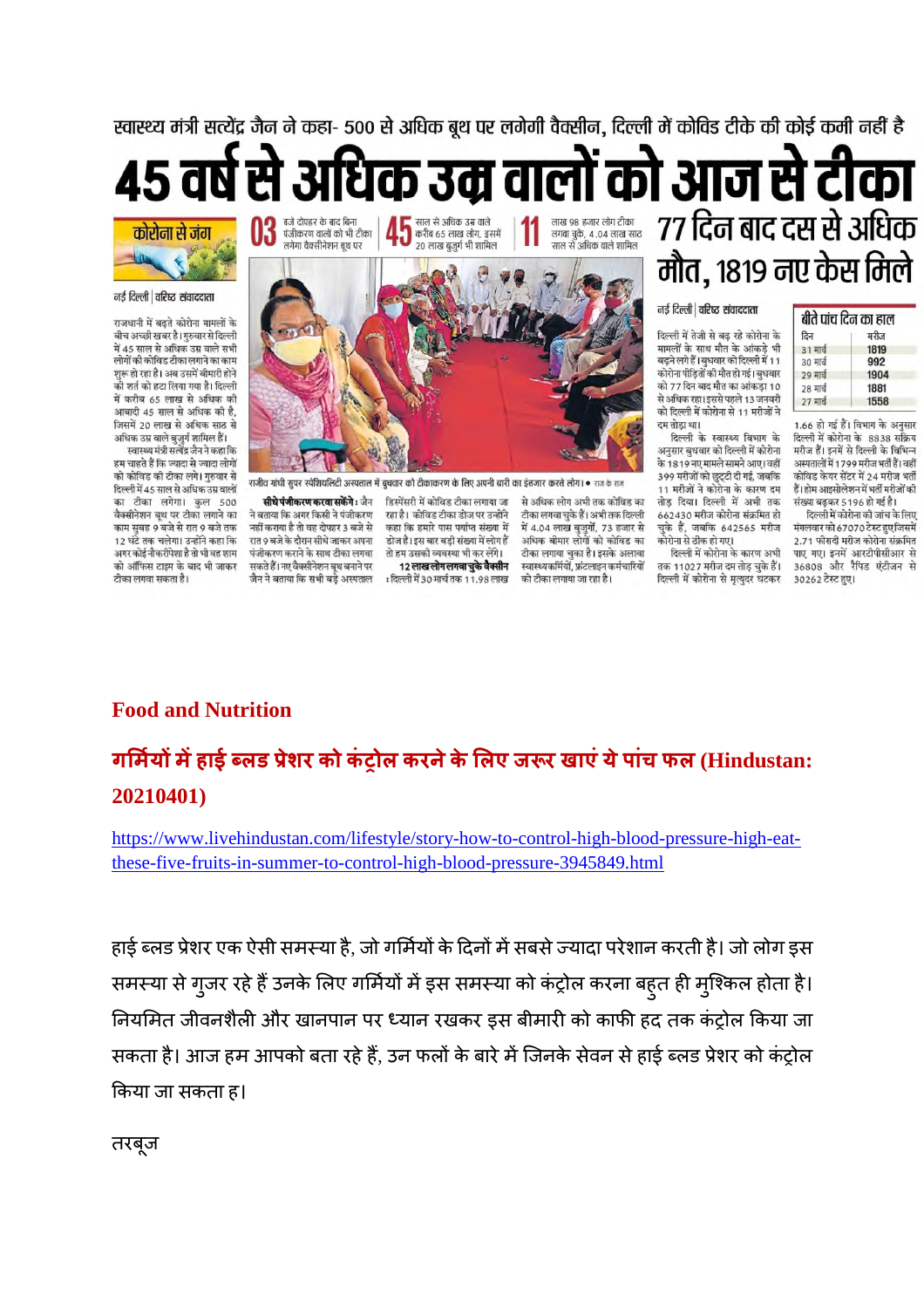यह कम कैलोरी वाला फल मीठा और ताजा होता है। इसे अपने फलों के सलाद, या जूस के रूप में डाइट में शामिल कर सकते हैं। इसमें विटामिन सी और ए, पोटेशियम, अमीनो एसिड, लाइकोपीन, सोडियम और एंटीऑक्सिडेंट से भरा हुआ है जो शरीर को हाई ब्लड प्रेशर से लड़ने में मदद कर सकता है।

### कीवी

एंटीऑक्सिडेंट और खनिज से भरपूर इस फल में फाइबर, विटामिन सी और फोलेट शामिल होते हैं, जो पाचन में सुधार, इम्यूनिटी को बढ़ावा देने और स्किन के स्वास्थ्य में सुधार करने में भी मदद करते हैं। कीवी रक्तचाप से होने वाली बीमारियों जैसे स्ट्रोक, दिल के दौरे आदि को भी रोक सकते हैं।

### आम

हम आम से प्यार करते हैं क्योंकि यह स्वादिष्ट होते हैं लेकिन, हाई ब्लड प्रेशर के लिए भी आम एक बेहतरीन फल है। ऐसा इसलिए है क्योंकि आम फाइबर और बीटा कैरोटीन का एक बड़ा स्रोत है, दोनों ब्लड प्रेशर को कम करने में प्रभावी हैं।

### केला

पोटेशियम से भरपूर और सोडियम में कम आहार हाई ब्लड प्रेशर, हृदय रोगों और स्ट्रोक से बचाता है। केला एक ऐसा फल है, जो पाचन को भी बढ़ावा देता है, लोगों को लंबे समय तक पूर्ण महसूस करने में मदद करता है और हाई ब्लड प्रेशर से लड़ने में मदद करता है।

### स्टॉबेरी

स्ट्रॉबेरी में एंथोसायनिन (एंटी-ऑक्सीडेंट यौगिक), विटामिन सी, पोटेशियम और ओमेगा -3 फैटी एसिड होते हैं, जो हाई ब्लड प्रेशर को कम करने में मदद कर सकते हैं।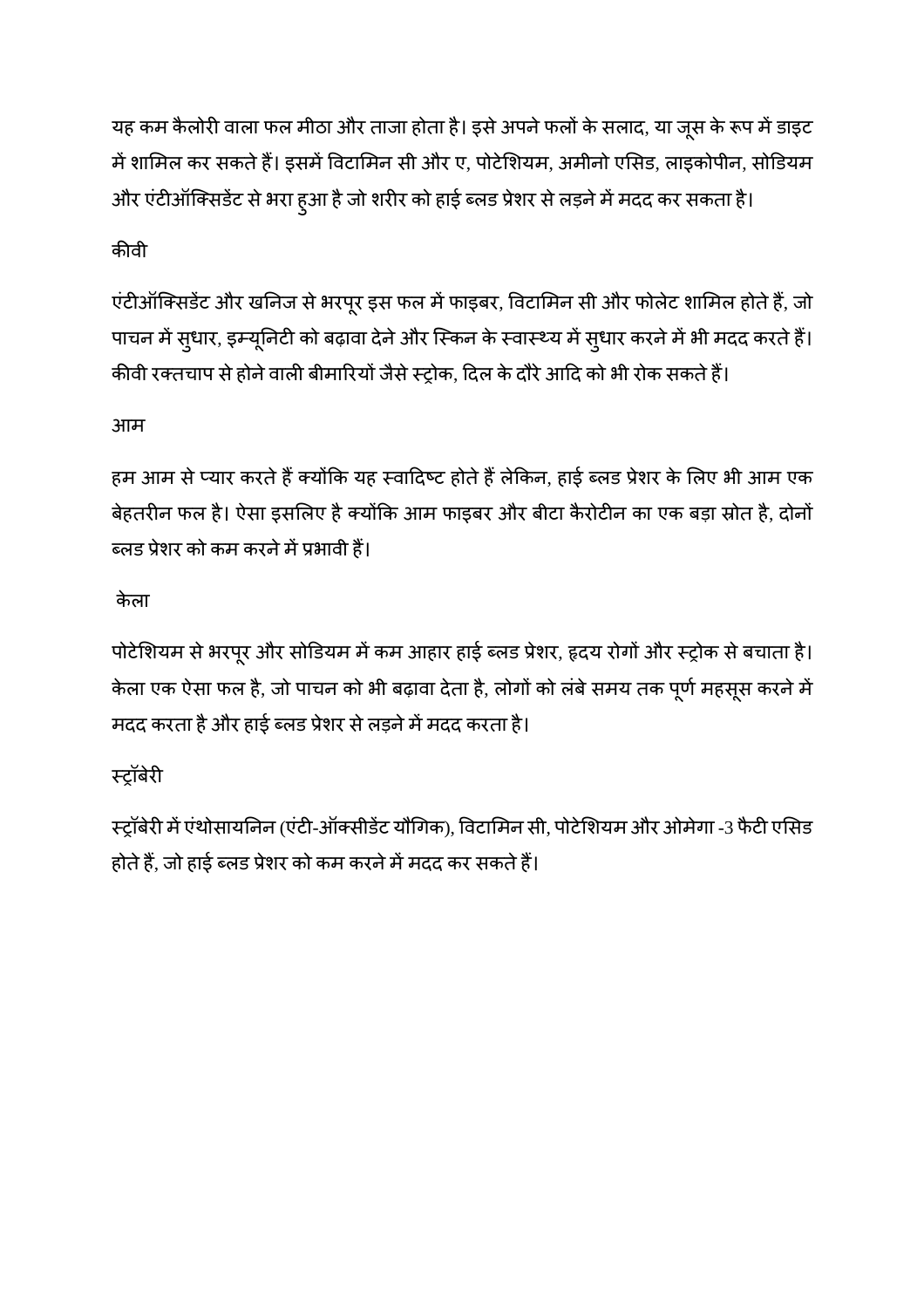### **Exercise, healthy diet**

### **Exercise, healthy diet in midlife can save from future health conditions: Study (Hindustan Times: 20210401)**

https://www.hindustantimes.com/lifestyle/health/exercise-healthy-diet-in-midlife-can-savefrom-future-health-conditions-study-101617248765485.html

A new research published in the journal of American Heart Association proved that if a person takes care of their health by doing regular physical exercise and consume a healthy diet during their midlife, it can help achieve optimal cardiometabolic health in old age.

Following a routine of regular physical activity combined with a diet including fruits, vegetables and other healthy foods may be key to middle-aged adults achieving optimal cardiometabolic health later in life, according to new research using data from the Framingham Heart Study published in the Journal of the American Heart Association.

Cardiometabolic health risk factors include metabolic syndrome, a cluster of disorders such as excess fat around the waist, insulin resistance and high blood pressure. The presence of metabolic syndrome may increase the risk of developing heart disease, stroke and Type 2 diabetes.

Researchers noted it has been unclear whether adherence to both the US Department of Health and Human Services' 2018 Physical Activity Guidelines for Americans and their 2015-2020 Dietary Guidelines for Americans -- as opposed to only one of the two -- in midlife confers the most favourable cardiometabolic health outcomes later in life.

The physical activity guidelines recommend that adults achieve at least 150 minutes of moderate or 75 minutes of vigorous physical activity per week, such as walking or swimming. The dietary guidelines, which were updated in January 2021, offer suggestions for healthy eating patterns, nutritional targets and dietary limits.

In an analysis of data from participants of the Framingham Heart Study, which began more than 70 years ago in Framingham, Massachusetts, investigators examined data from 2,379 adults ages 18 and older and their adherence to the two guidelines. They observed that meeting a combination of the two recommendations during midlife was associated with lower odds of metabolic syndrome and developing serious health conditions as participants aged in their senior years in 2016-2019 examinations.

"Health care professionals could use these findings to further promote and emphasize to their patients the benefits of a healthy diet and a regular exercise schedule to avoid the development of numerous chronic health conditions in the present and in later life," said corresponding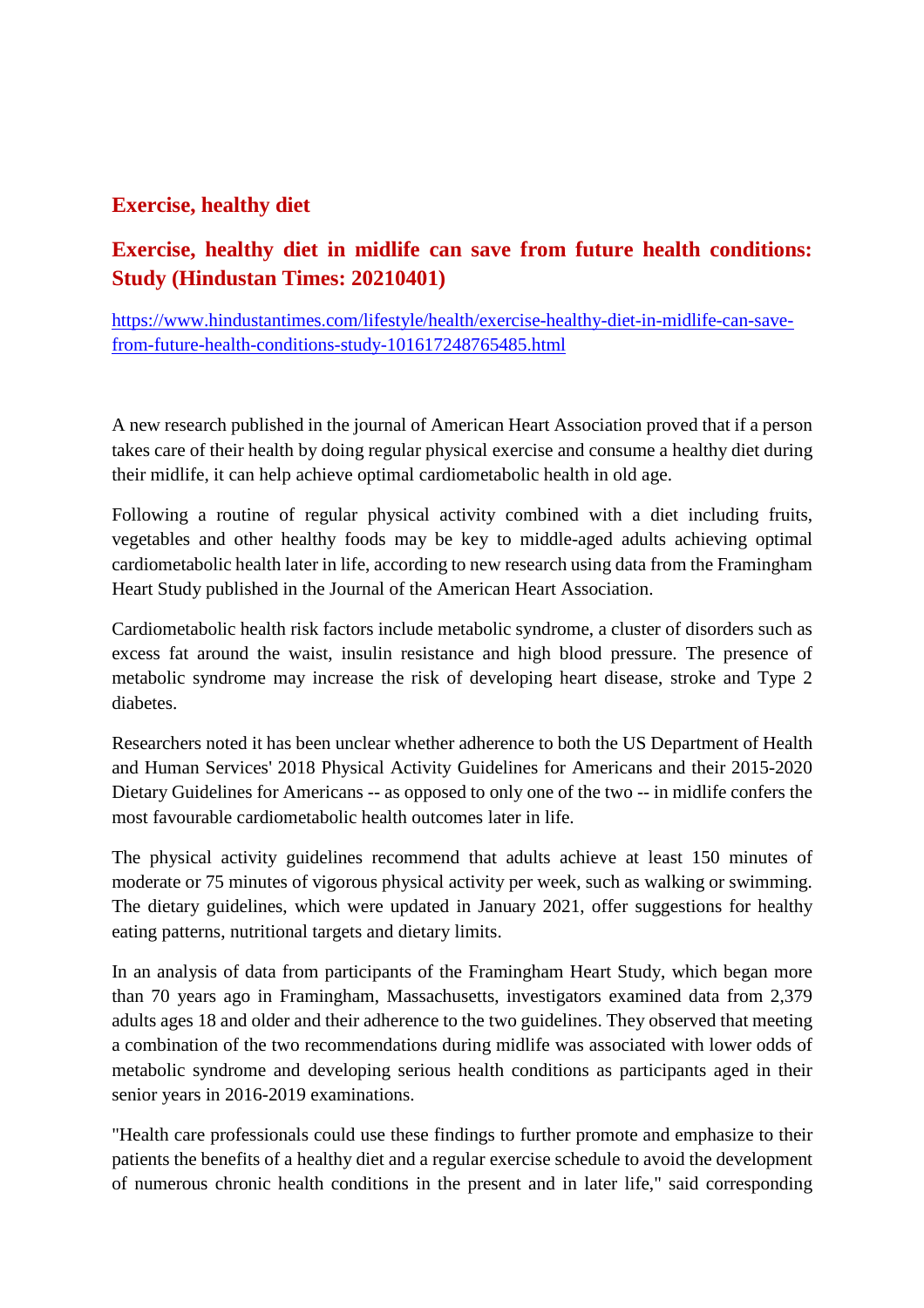author Vanessa Xanthakis, PhD, FAHA, assistant professor of medicine and biostatistics in the Section of Preventive Medicine and Epidemiology at Boston University School of Medicine in Boston.

"The earlier people make these lifestyle changes, the more likely they will be to lower their risk of cardiovascular-associated diseases later in life."

Study participants were selected from the third generation of the Framingham Heart Study. Participants (average age 47, 54% women) were examined between 2008 and 2011. Researchers evaluated physical activity using a specialized device known as an omnidirectional accelerometer.

The device, which tracks sedentary and physical activity, was worn on the participant's hip for eight days. Researchers also collected dietary information from food frequency questionnaires to measure the kinds and levels of food and nutrients consumed.

In this investigation, researchers observed that among all participants, 28% met recommendations of both the physical activity and dietary guidelines, while 47% achieved the recommendations in only one of the guidelines. Researchers also observed that:

1. Participants who followed the physical activity recommendations alone had 51% lower odds of metabolic syndrome;

2. Participants who adhered to the dietary guidelines alone had 33% lower odds; and

3. Participants who followed both guidelines had 65% lower odds of developing metabolic syndrome.

"It is noteworthy that we observed a dose-response association of adherence to diet and physical activity guidelines with risk of cardiometabolic disease later in life," Xanthakis said. "Participants who met the physical activity guidelines had a progressively lower risk of cardiometabolic disease as they increased adherence to the dietary guidelines."

All study participants were white adults, therefore, the findings cannot be generalized to people in other racial or ethnic groups. Additional studies with a multiethnic participant sample are needed, researchers said.

### **Pregnancy**

### **Pregnant women and their babies at a higher risk due to Covid-19 (Hindustan Times: 20210401)**

https://www.hindustantimes.com/lifestyle/health/pregnant-women-and-their-babies-at-ahigher-risk-due-to-covid19-101617242477704.html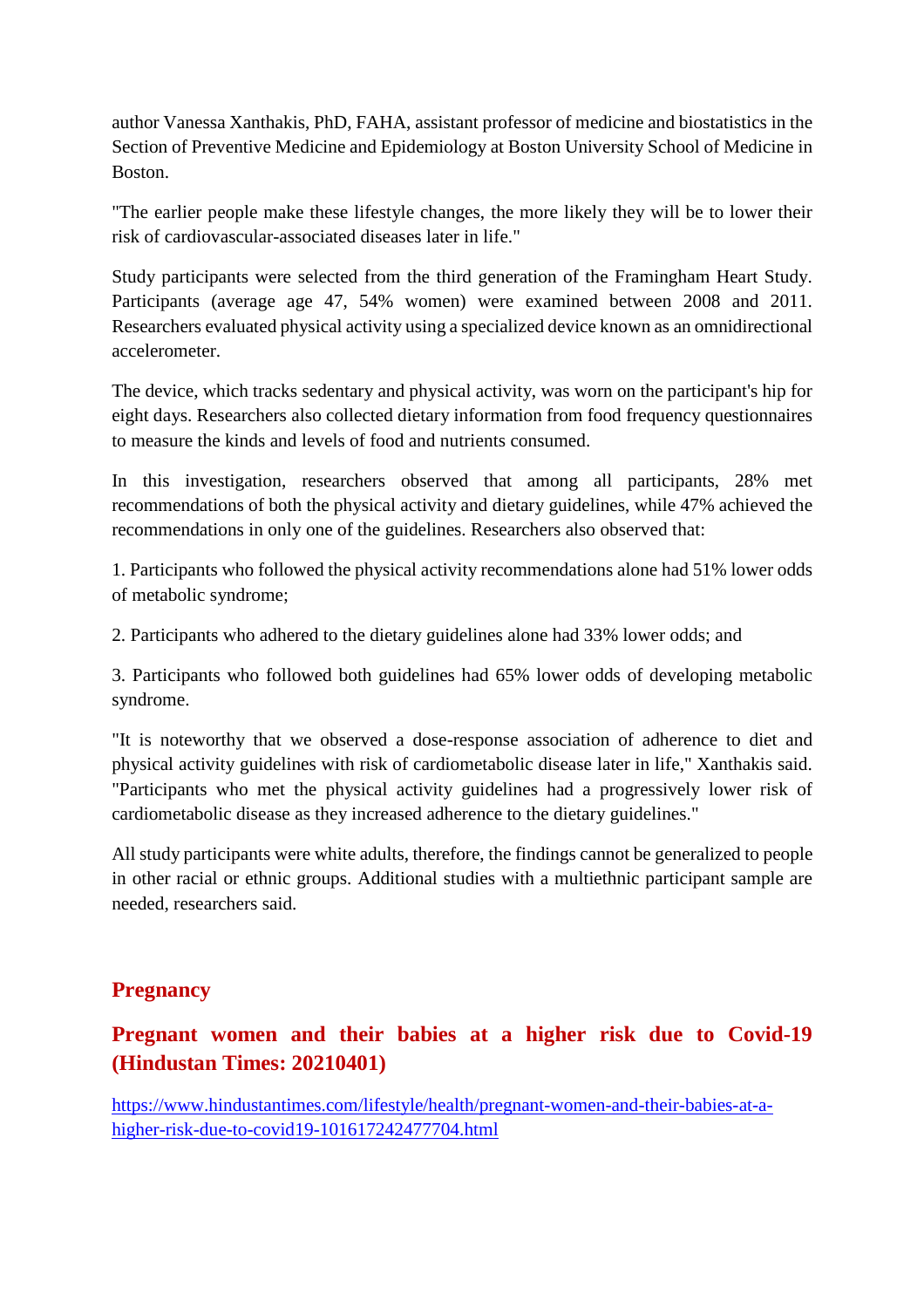The finding of recent studies have revealed that pregnant women and their unborn babies are at a higher risk of stillbirth and maternal mortality during the pandemic.

Pregnant women and their babies are suffering worse outcomes during the Covid-19 pandemic, and researchers are sounding the alarm for immediate action to avoid rolling back decades of global investment in safe maternity care.

Data from an analysis of 40 studies published during the last year across 17 countries found rates of stillbirth and maternal mortality increased by a third. Outcomes were worse in lowand middle-income countries, according to a report Wednesday in The Lancet medical journal.

The increases may be driven by the pressure Covid-19 put on health systems rather than measures aimed at limiting the spread of the virus, such as lockdowns, the researchers said. Studies from individual countries suggested pregnant woman reduced their care-seeking because of the fear of infection, as well as reduced provision of maternity services.

"It is clear from our study and others that the disruption caused by the pandemic has led to the avoidable deaths of both mothers and babies, especially in low- and middle-income countries," said Asma Khalil, lead author of the study at St. George's University of London.

The meta-analysis included studies from countries including Botswana, Brazil, Canada, China, Denmark, India, Israel, Mexico, Nepal, the UK and the US. Though the report is the first global assessment of the collateral impact of the pandemic on maternal and child health, it has its limitations. Studies included in the analysis varied in their methods, making it more challenging to compare results.

The outcomes represent a reversal of recent progress toward making pregnancy safer for mothers and children worldwide, said Andreea Creanga, physician and associate professor in the Department of International Health & Department of Gynecology and Obstetrics at Johns Hopkins University.

The world had made progress in ensuring antenatal care and deliveries in health facilities staffed by health workers, and the focus had shifted in recent years to increasing the quality of the care that women and babies received.

### Difficult Road

"Now, we are going to go back and make sure that women come to facilities to get the care they need for themselves and for their infants," she said. "It's a difficult road ahead."

In Sierra Leone, which until recently had the highest maternal mortality ratio in the world and had suffered an outbreak of deadly Ebola, government officials and partners have taken pains to ensure access to routine health services.

Utilization of health services dropped during the Ebola outbreak because of fear and economic instability, so the country acted quickly this time, said Jonathan Lascher, executive director of Partners In Health (PIH) in Sierra Leone, an organization that has worked in partnership with the Ministry of Health to support the health system over the last six years.